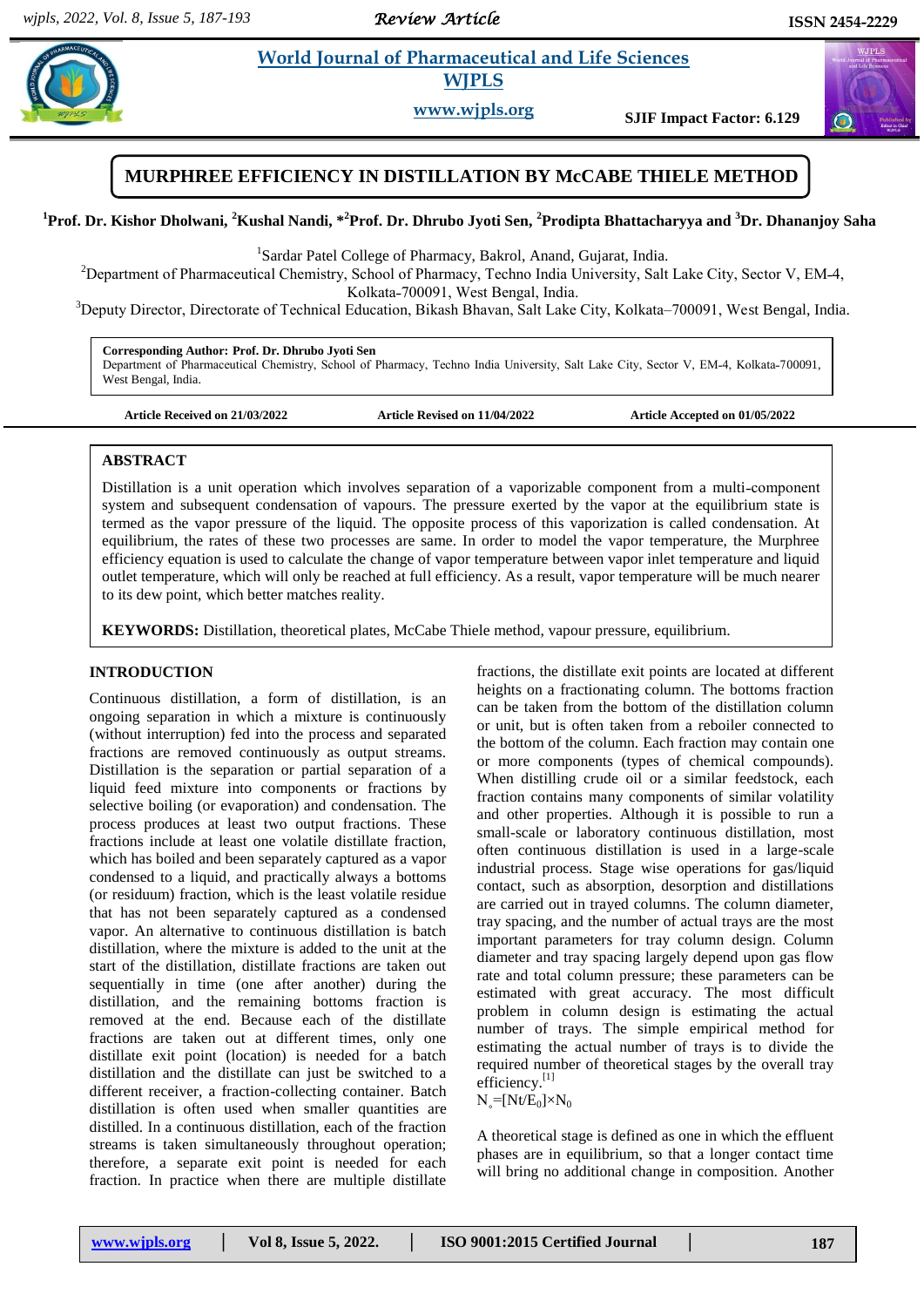method for tray number estimation is based on Murphree tray˗efficiency prediction for each tray. This method can be used to calculate the actual number of trays. The definition of overall efficiency strictly applies only when the Murphree tray efficiencies of all trays are the same and when the equilibrium and operating lines are both straight over the concentrations considered. However, it is more accurate to determine the actual number of trays using the procedure based on Murphree tray efficiencies (from tray to tray), especially for systems where the slope of the equilibrium line significantly changes with the liquid-phase concentration.<sup>[2]</sup>

#### **In general the efficiency depends upon:**

- 1. Tray variables (geometrical characteristics) such as column diameter, average flow width, length of liquid travel, bubbling area
- 2. Gas and liquid volumetric flow rate
- 3. Gas and liquid density
- 4. Gas and liquid viscosity
- 5. Gas and liquid diffusivity
- 6. Stripping factor

In a distillation column liquid and vapour are contacted while passing over and through trays (sometimes referred to as plates). In a theoretical analysis of the column performance such as the McCabe-Thiele method, the trays are assumed to operate at maximum efficiency. This means that the vapour and liquid phases are assumed to reach equilibrium as they interact over the plate. However, in practice there are many reasons why the vapour and liquid phases will not reach equilibrium as they pass. $^{[3]}$ 

**The McCabe˗Thiele Method:** This method uses the equilibrium curve diagram to determine the **number of theoretical stages (trays)** required to **achieve a desired degree of separation**. The **McCabe–Thiele method** is a chemical engineering technique for the analysis of binary distillation. It uses the fact that the composition at each theoretical tray (or equilibrium stage) is completely determined by the mole fraction of one of the two components and is based on the assumption of constant molar overflow, which requires that:

- The molar heats of vaporization of the feed components are equal;
- For every mole of liquid vaporized, a mole of vapor is condensed; and
- Heat effects such as heat of solution are negligible.

The method was first published by **Warren L. McCabe** [Warren Lee McCabe (August 7, 1899 – August 24, 1982) was an American Physical Chemist and is considered as one of the founding fathers of the profession of chemical engineering. He is widely known for the eponymous McCabe–Thiele method for analysis of distillation processes and his book, Unit Operations of Chemical Engineering, a major textbook.] and **Ernest Thiele** [Ernest W. Thiele (1895–1993) was an influential chemical engineering researcher at Standard Oil (then Amoco, now BP) and Professor of Chemical Engineering at the University of Notre Dame. He is known for his highly impactful work in chemical reaction engineering, complex reacting systems, and separations, including distillation theory] in 1925, both of whom were working at the Massachusetts Institute of Technology (MIT) at the time.<sup>[4]</sup>



**Figure˗1: Distillation takes place in a column with crossflow trays over which liquid flows in alternate directions on successive trays. The topmost tray has the highest concentration of the more volatile species and the lowest tray has the highest concentration of the less volatile species [Left: Warren L. McCabe & Right: Ernest Thiele].**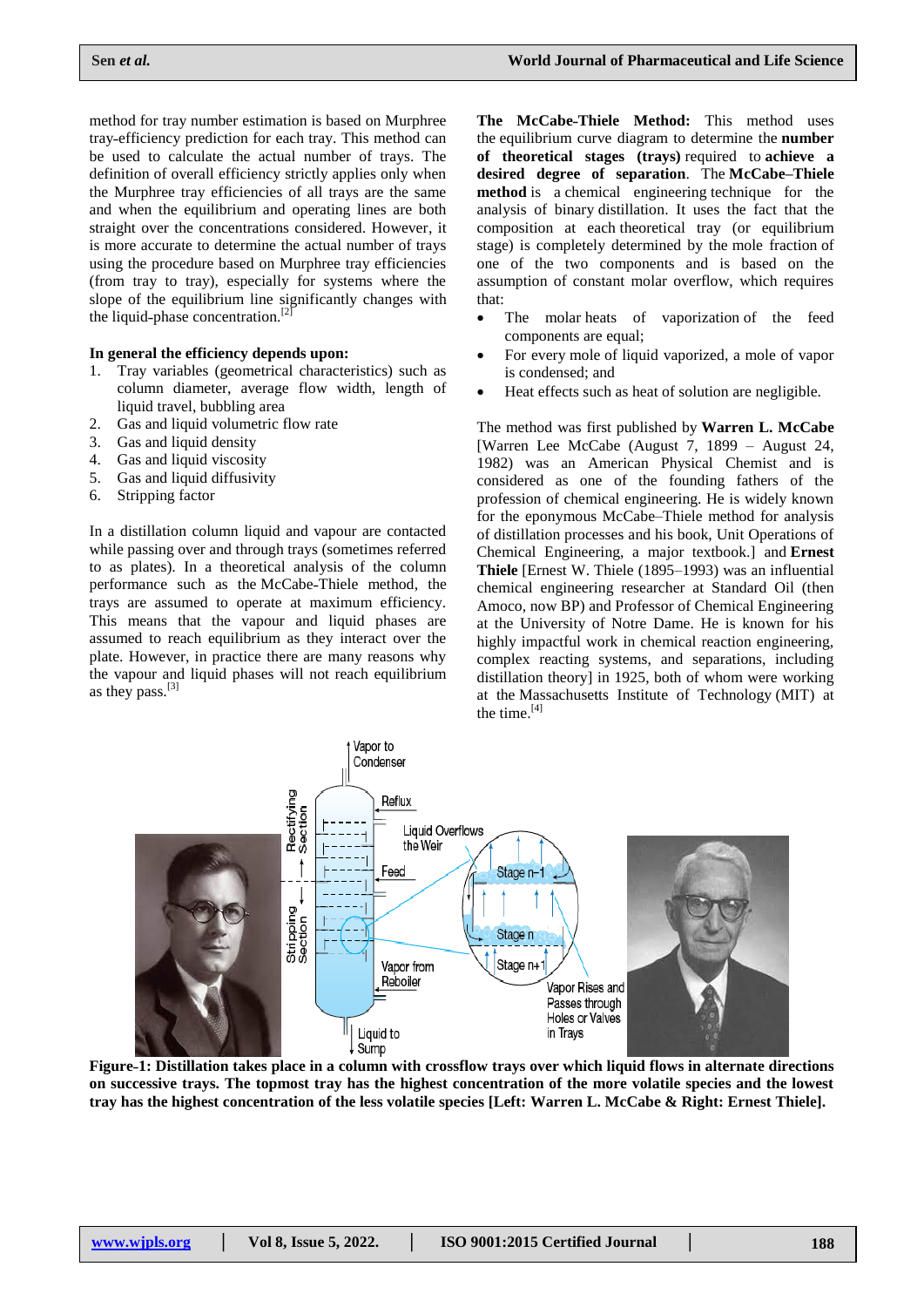

**Figure 2: Typical bubble cap trays used in industrial distillation column.**



**Figure 3: Continuous Distillation unit (Left: Industrial Basis, Middle: Laboratory Basis, Right: Diagram).**

#### **Construction**

A McCabe–Thiele diagram for the distillation of a binary feed is constructed using the vapor-liquid equilibrium (VLE) data for the lower-boiling component of the  $feed.^{[5]}$ 



**Figure 4: Typical McCabe–Thiele diagram for distillation of a binary feed.**

On a planar graph with the horizontal (x) axis representing the mole fraction of the lower-boiling feed component in the liquid phase and the vertical (y) axis representing the mole fraction of the lower-boiling feed component in the vapor phase, the 45-degree  $x = y$  line (Figure 4) is used as a graphical aid. The equilibrium line (black line in Figure 4), drawn using the VLE data points of the lower boiling component, represents the equilibrium vapor phase compositions for each value of liquid phase composition. Vertical lines from the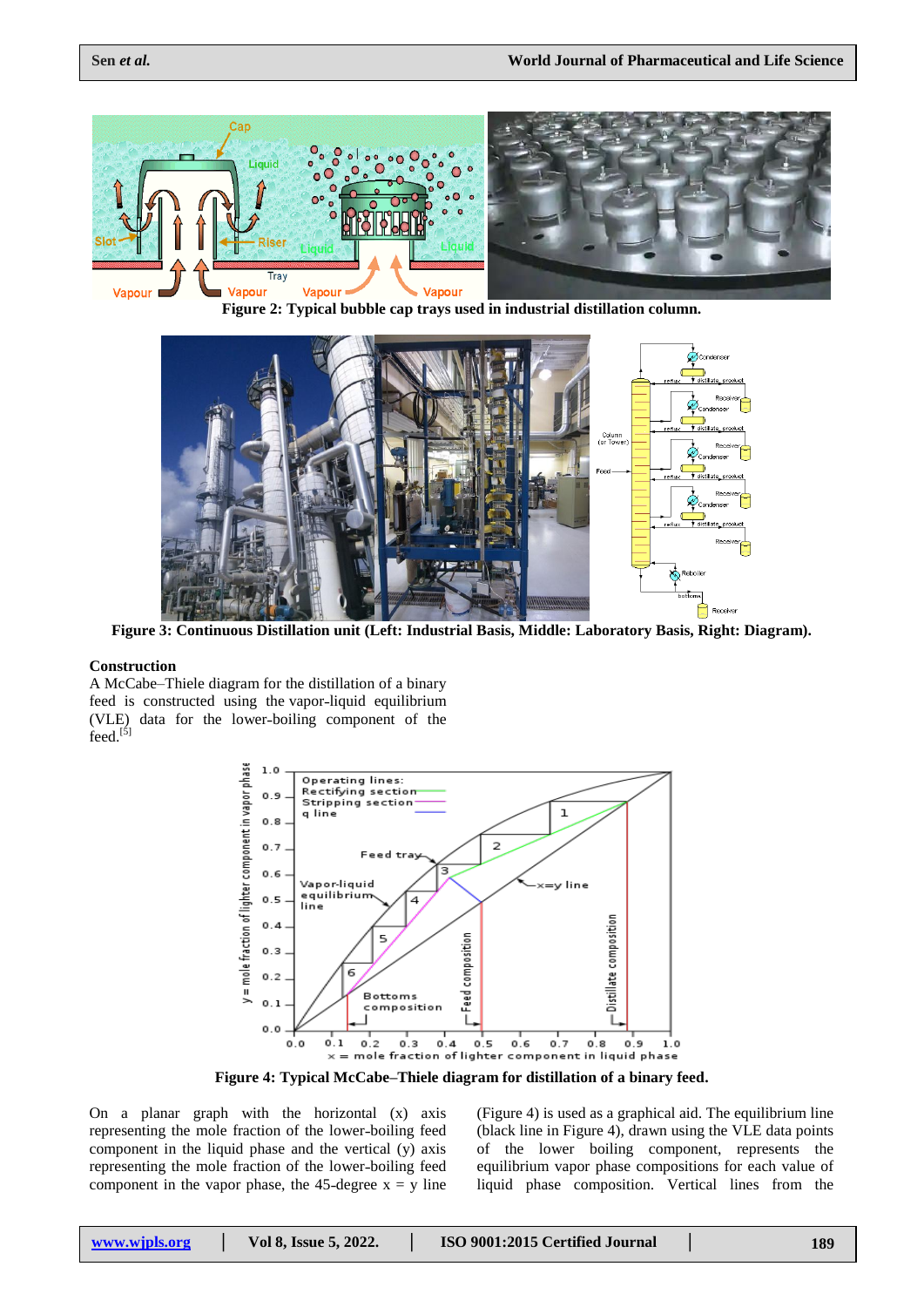horizontal axis up to the  $x = y$  line indicate the feed and desired compositions of the top distillate product and the corresponding bottoms product (shown in red in Figure 4).

green in Figure 4) starts at the intersection of the distillate composition line and the  $x = y$  line and continues at a downward slope  $(\Delta y/\Delta x)$  of L / (D + L), where L is the molar flow rate of reflux and D is the molar flow rate of the distillate product.<sup>[6]</sup>

The rectifying section operating line for the section above the feed inlet of the distillation column (shown in



Figure-5: Examples of q-line slopes.

The q-line (depicted in blue in Figure 1) starts at the  $x =$ y line and intersects the starting point of the rectifying section operating line. The parameter q is the mole fraction of liquid in the feed, and the slope of the q-line is  $q / (q - 1)$ . For example, if the feed is a saturated liquid, it has no vapor, thus  $q = 1$  and the slope of the q-line is infinite (a vertical line). As another example, if the feed is all saturated vapor,  $q = 0$  and the slope of the q-line is 0 (a horizontal line). The typical McCabe-Thiele diagram in Figure 1 uses a q-line representing a partially vaporized feed. Example q-line slopes are presented in Figure  $5.^{[7]}$ 



**Figure˗6: McCabe˗Thiele Diagram for Murphree Efficiency.**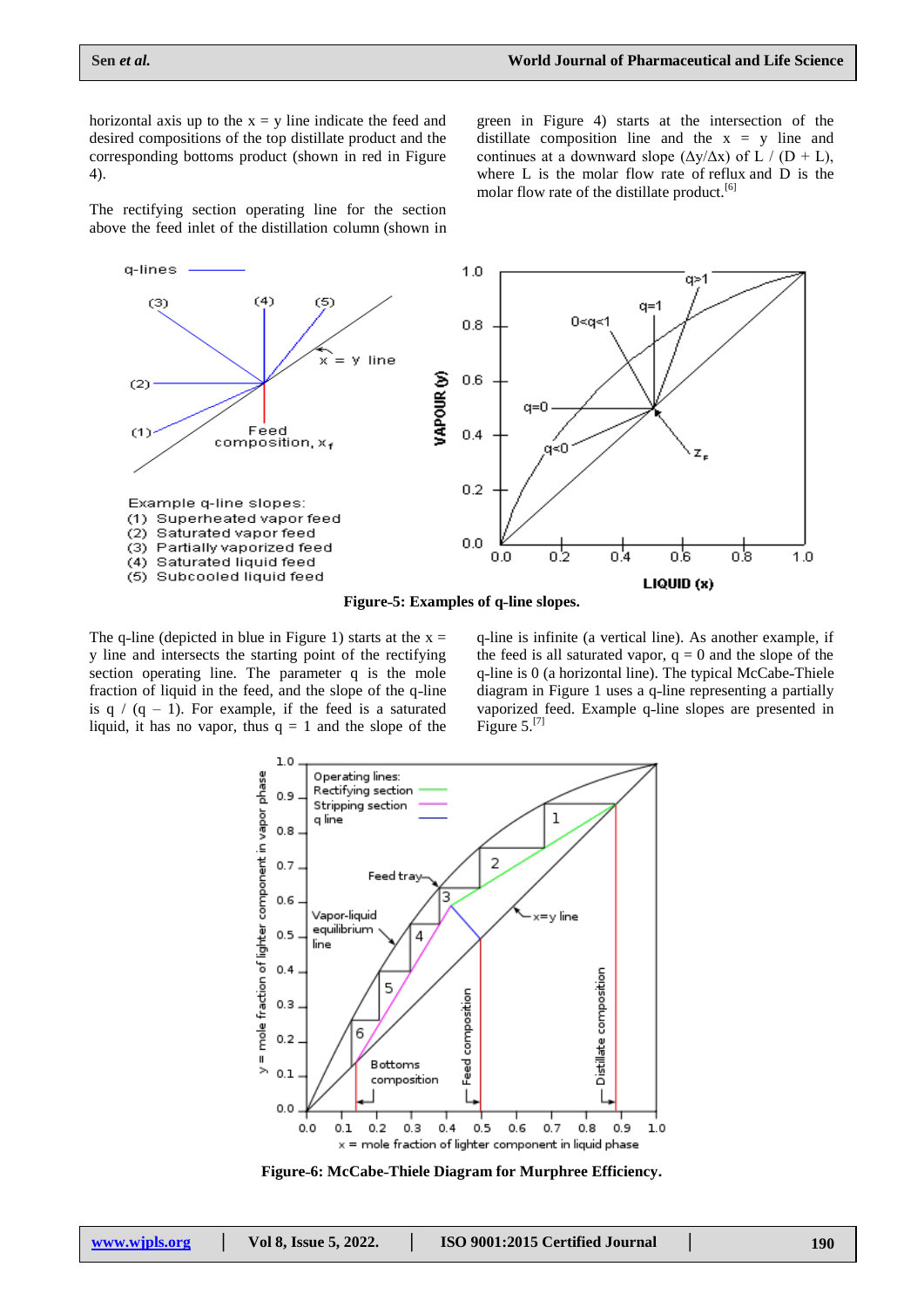The stripping section operating line for the section below the feed inlet (shown in purple in Figure 4) starts at the intersection of the red bottoms composition line and the  $x = y$  line and continues up to the point where the blue q-line intersects the green rectifying section operating line. The number of steps between the operating lines and the equilibrium line represents the number of theoretical plates (or equilibrium stages) required for the distillation. For the binary distillation depicted in Figure 4, the required number of theoretical plates is  $6^{8}$ .

Constructing a McCabe–Thiele diagram is not always straightforward. In continuous distillation with a varying reflux ratio, the mole fraction of the lighter component in the top part of the distillation column will decrease as the reflux ratio decreases. Each new reflux ratio will alter the slope of the rectifying section operating line. When the assumption of constant molar overflow is not valid, the operating lines will not be straight. If the mixture can form an azeotrope, its vapor-liquid equilibrium line will cross the  $x = y$  line, preventing further separation no matter the number of theoretical plates.[9]

#### **Limitations of McCabe Thiele Method for Distillation**

- It is not used when relative volatility is less than 1.3 or greater than 5.
- It is not used when more than 25 theoretical stages/plates are required
- It is not used when the operating reflux ratio is less than 1.1 times the minimum reflux ratio.

**Tray Efficiency:** Tray efficiency in general is considered to be a measure of the degree of approach to an ideal tray - an ideal or equilibrium tray being defined as one on which both the vapor and. liquid phases leaving the tray are in mutual thermodynamic equilibrium. For the analysis of theoretical stage required for the distillation, it is assumed that the the vapor leaving each tray is in equilibrium with the liquid leaving the same tray and the trays are operating at 100% efficiency. In practice, the trays are not perfect. There are deviations from ideal conditions. The equilibrium with temperature is sometimes reasonable for exothermic chemical reaction but the equilibrium with respect to mass transfer is not often valid. The deviation from the ideal condition is due to: (1) Insufficient time of contact (2) Insufficient degree of mixing. To achieve the same degree of desired separation, more trays will have to be added to compensate for the lack of perfect separability. The concept of tray efficiency may be used to adjust the the actual number of trays required.

#### **Overall Efficiency**

#### **The overall tray efficiency, EO is defined as**

 $E = (Number of theoretical trays)/(number of actual)$ trays)

It is applied for the whole column. Every tray is assumed to have the same efficiency. The overall efficiency depends on the (i) geometry and design of the contacting trays, (ii) flow rates and flow paths of vapor and liquid streams, (iii) Compositions and properties of vapor and liquid streams.

**Murphree Efficiency:** The Murphree plate efficiency is therefore expressed as the ratio of the increase in mole fraction of vapour of a volatile component passing through a plate in a column to the same increase when the vapour is in equilibrium. In effect, more stages are therefore required to bring about a desired separation. The efficiency of the tray can also be calculated based on semi-theoretical models which can be interpreted by the Murphree Tray Efficiency EM. In this case it is assumed that the vapor and liquid between trays are well-mixed and have uniform composition. It is defined for each tray according to the separation achieved on each tray based on either the liquid phase or the vapor phase. For a given component it is equal to the change in actual concentration in the phase, divided by the change predicted by equilibrium condition. These definitions of Murphree tray efficiency are for the overall tray and involve the average vapor and liquid composition leaving the tray, this means that both the liquid and vapor leaving a given tray are assumed to be completely mixed and as a consequence no concentration gradient exists cross the tray. The assumption of complete mixing is unrealistic except for special cases in very small columns. Incomplete liquid mixing and vapor channeling are two common conditions which will result in deviations from Murphree' s assumption.

The Murphree point vapor efficiency describes the degree of approach to equilibrium between the vapor and liquid at a single point on a tray. The plate efficiency is lower in the columns operated at high velocity because of significant entrainment.<sup>[10]</sup>

#### **The traditional Murphree efficiency approach to tray design**

The section efficiency is calculated based on fundamental mass-transfer considerations, including the approach to equilibrium both locally on the tray (point efficiency) and on the tray as a whole (tray efficiency). The conventional method of designing trays employs Murphree's definition of efficiency to quantify the approach to equilibrium. The overall number of transfer units for the gas phase  $(N_{OG})$  is (1):  $(N_{OG})^{-1}=[(N_G)^{-1}+\lambda(N_L)^{-1}]$ 

where  $N_G$  and  $N_L$  represent the number of transfer units in the gas and liquid phases (a measure to quantify mass transfer), respectively, and  $\lambda$  is the stripping factor calculated as  $\lambda = mG/L$ , where *m* is the slope of the equilibrium line and *G* and *L* are the gas and liquid flow rates per cross-sectional bubbling area in kmol/ $\hat{m}^2$ /s.

The approach to equilibrium that can be achieved with a given number of transfer units depends on the concentration profile — the driving force for mass transfer, which, in turn, depends on the flow pattern of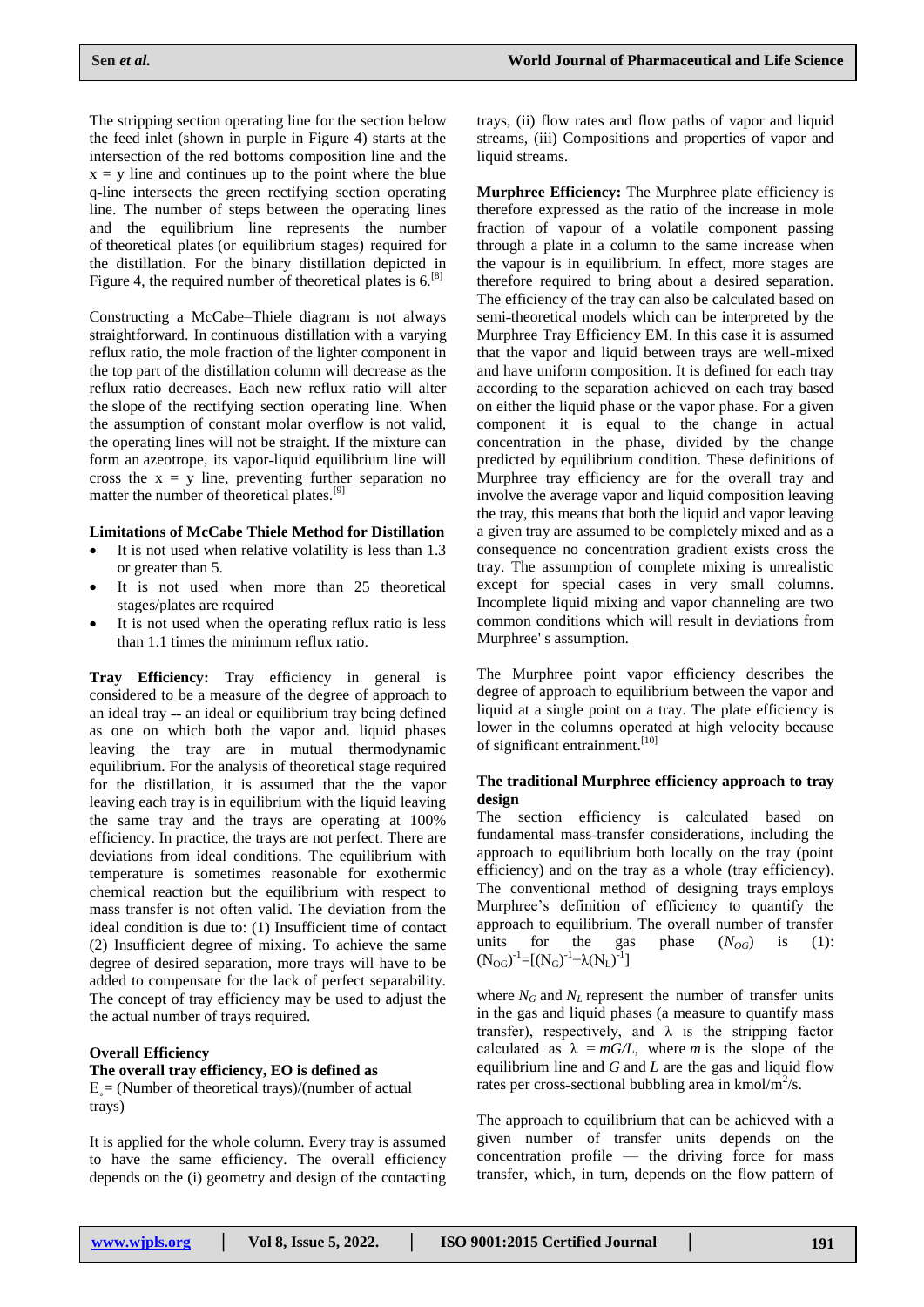the vapor and liquid phases. Most models for crossflow trays assume that the vapor flows vertically in plug flow and the liquid is vertically well mixed. With these assumptions, the Murphree point efficiency on a tray is defined as (1).

The Murphree vapor˗phase tray efficiency (η*tray*) defines the fractional approach to equilibrium for a single crossflow tray based on the vapor concentrations on the operating and equilibrium lines. When the equilibrium line is steeper than the operating line, as is typically the case for the stripping section of a column, the stripping factor is greater than one and the section efficiency is less than the tray efficiency. When the stripping factor is less than one, the section efficiency is higher than the tray efficiency, which typically occurs in the rectifying section. When the stripping factor is exactly one the section and tray efficiencies are equal.

## **LIMITATIONS**

Several limitations of the Murphree efficiencies have been discussed by Standard. Murphree efficiencies are concerned only with mass transfer on the tray and ignore the transfer of heat. Constant molal flow rates along the column were assumed when Murphree defined the efficiencies and application includes this assumption since the variable is mole fraction of each component and not total moles of each component. The vapor and liquid efficiencies are related but not equivalent.<sup>[11]</sup>

#### **CONCLUSIONS**

The concept of theoretical plates in designing distillation processes has been discussed in many reference texts. Any physical device that provides good contact between the vapor and liquid phases present in industrial scale distillation columns or laboratory scale glassware distillation columns constitutes a "plate" or "tray". Since an actual, physical plate can never be a 100% efficient equilibrium stage, the number of actual plates is more than the required theoretical plates. Where the number of actual, physical plates or trays is, is the number of theoretical plates or trays and is the plate or tray efficiency. So-called bubble cap or valve cap trays are examples of the vapor and liquid contact devices used in industrial distillation columns. Another example of vapor and liquid contact devices are the spikes in laboratory Vigreux fractionating columns. The trays or plates used in industrial distillation columns are fabricated of circular steel plates and usually installed inside the column at intervals of about 60 to 75 cm (24 to 30 inches) up the height of the column. That spacing is chosen primarily for ease of installation and ease of access for future repair or maintenance.

An example of a very simple tray is a perforated tray. The desired contacting between vapor and liquid occurs as the vapor, flowing upwards through the perforations, comes into contact with the liquid flowing downwards through the perforations. In current modern practice, as

shown in the adjacent diagram, better contacting is achieved by installing bubble-caps or valve caps at each perforation to promote the formation of vapor bubbles flowing through a thin layer of liquid maintained by a weir on each tray. To design a distillation unit or a similar chemical process, the number of theoretical trays or plates (that is, hypothetical equilibrium stages), *N<sup>t</sup>* , required in the process should be determined, taking into account a likely range of feedstock composition and the desired degree of separation of the components in the output fractions. In industrial continuous fractionating columns,  $N_t$  is determined by starting at either the top or bottom of the column and calculating material balances, heat balances and equilibrium flash vaporizations for each of the succession of equilibrium stages until the desired end product composition is achieved. The calculation process requires the availability of a great deal of vapor–liquid equilibrium data for the components present in the distillation feed, and the calculation procedure is very complex.

In an industrial distillation column, the  $N_t$  required to achieve a given separation also depends upon the amount of reflux used. Using more reflux decreases the number of plates required and using less reflux increases the number of plates required. Hence, the calculation of  $N_t$  is usually repeated at various reflux rates.  $N_t$  is then divided by the tray efficiency, E, to determine the actual number of trays or physical plates, *Na*, needed in the separating column. The final design choice of the number of trays to be installed in an industrial distillation column is then selected based upon an economic balance between the cost of additional trays and the cost of using a higher reflux rate.

#### **REFERENCE**

- 1. McCabe, W. L. & Smith, J. C. Unit Operations of Chemical Engineering (3rd ed.). McGraw-Hill, 1976.
- 2. [A](https://en.m.wikipedia.org/wiki/McCabe%E2%80%93Thiele_method#cite_ref-Perry_2-0) [b](https://en.m.wikipedia.org/wiki/McCabe%E2%80%93Thiele_method#cite_ref-Perry_2-1) Perry, Robert H. & Green, Don W. Perry's Chemical Engineers' Handbook (6th ed.). McGraw-Hill, 1984.
- 3. Beychok, Milton (May 1951). "Algebraic Solution of McCabe˗Thiele Diagram". Chemical Engineering Progress.
- 4. W.L. McCabe & E.W. Thiele (June). "Graphical Design Of Fractionating Columns". Industrial and Engineering Chemistry, 1925; 17: 605–611.
- 5. King, C. Judson Separation Processes. McGraw-Hill, 1971.
- 6. McCabe, W. L. and Smith, J. C., Unit Operations of Chemical Engineering, (3rd ed.), McGraw-Hill, 1976.
- 7. O'Connell, H. E., "Plate Efficiency of Fractionating Columns and Absorbers," Transactions of the American Institute of Chemical Engineers, 1946; 42: 741–775.
- 8. Lewis, W. K., "Rectification of Binary Mixtures," Industrial and Engineering Chemistry, 1936; 28(4): 399–402.